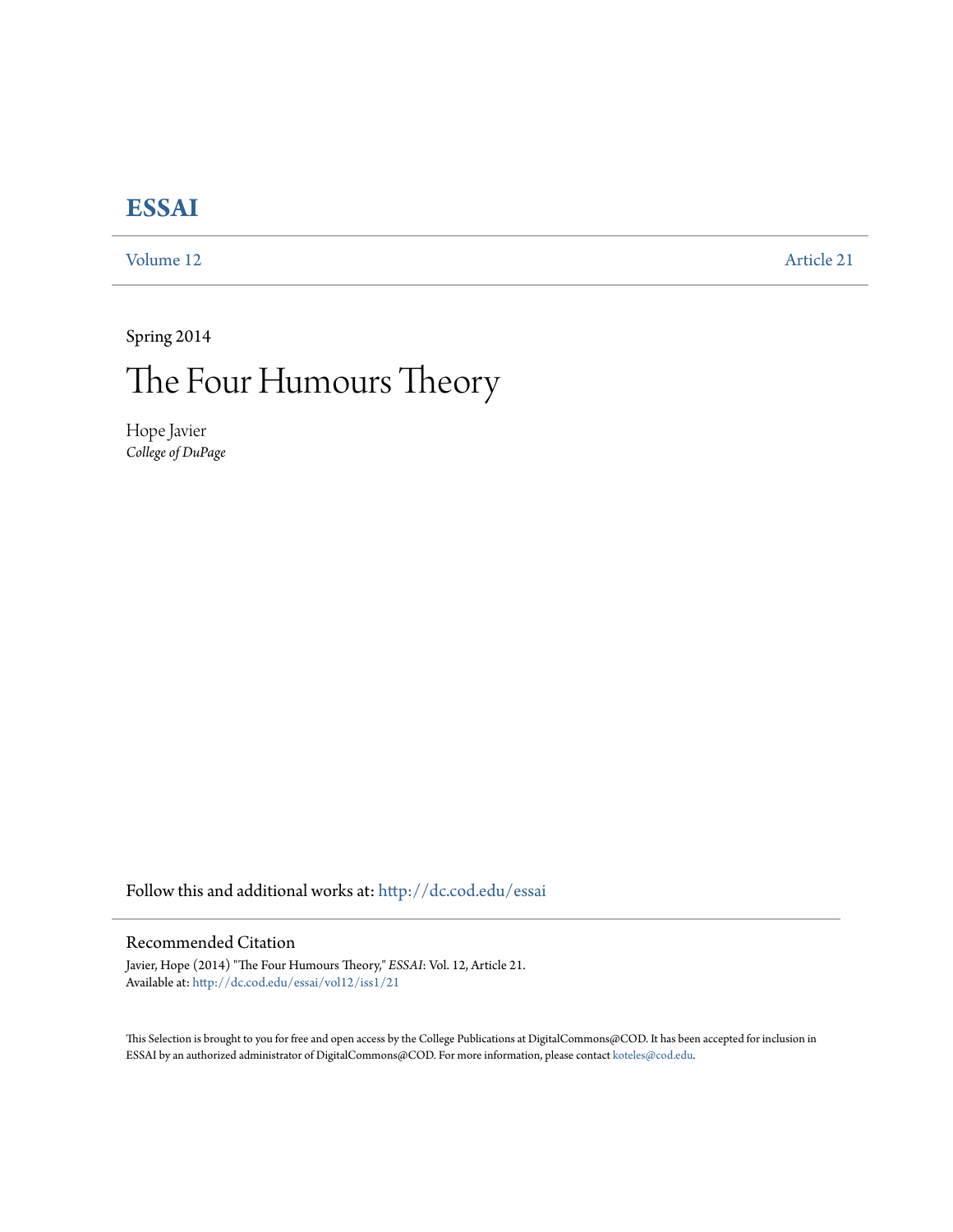The Four Humours Theory

by Hope Javier

(Honors Chemistry 1552)

t the time when disease was believed to have been the doing of the devil, ancient Greek philosophers provided an observable, yet primitive, approach. Led by Hippocrates in 400 **A.S.C.E**, this theory remained uncontested for nearly two thousand years influencing both t the time when disease was believed to have been the doing of the devil, ancient Greek<br>philosophers provided an observable, yet primitive, approach. Led by Hippocrates in 40<br>B.C.E, this theory remained uncontested for nea humours that must be maintained in equilibrium in order to promote a good well-being. Known as the Four Humours Theory, it sought to explain the cause of diseases. Although the theory remained dominant throughout much of the medieval era, the conception of the 16th century, followed by the development of modern medicine, marked its end.

One must ask, how did such theory come about? The Four Humours Theory was a compilation of work based upon the ideas of many philosophers, including of ancient Egypt and Mesopotamia, even before the birth of Hippocrates. However, the structural foundations for the theory were comprised of the extended work of the pre-Socratic Greek philosophers such as Anaximander, Pythagoras, and Alcmaron. From these philosophers, Hippocrates assembled their ideas, such as the four underlying elements of nature, the importance of hot, cold, wet, and dry to one's health, and the significance of maintaining balance in the body, which established the foundation for the Four Humours Theory. Such ideas were well accepted during the period when mythologies, religion, and superstition guided much of the people's understanding regards to disease and medicine. However, it was not until a Roman physician, Claudius Galen, started to spread and popularize the idea that the theory generated much influence. Derived from the work of Hippocrates, the Four Humours Theory finally came into formal existence in an effort to provide explanation for the cause of diseases. Through written works, Galen influenced much of the entire Western and Eastern world, in which Islamic medical practitioners grasped strongly during the 11th century.

The fundamental concept of the Four Humours Theory relied heavily on the four fluids or humours that were thought to comprise the human body. These humours were: phlegm, blood, yellow bile, and black bile. According to a publication of the Harvard University Press, *The Classical Tradition*, the four humours were believed to exist in cycles according to the seasons and constellations, revealing the strong influence of astrology on the theory. For instance, an illness during the winter was considered to be affected by an imbalance in phlegm, which caused respiratory and chest problems. On the contrary, an illness that occurred during the summer was associated with yellow bile, which resulted in fever, bad temper, liver disorder, and so forth. The other two humours, black bile and blood were associated with autumn and spring, respectively. As a result, in order to balance the humours, the constituent treatments were based on opposites. For example, to counter the over saturation of phlegm, which was associated the coldness of winter, it must be treated with hot substances. Likewise, warm illness that occurs during the summer was thought to affect the yellow bile humour, in this case cold treatments were used. Furthermore, in an article by N.S Gill, "The Hippocratic Method and The Four Humours of Medicine", it states that the four humours were associated with the supposed natural elements: water, earth, fire, and air. The humour phlegm was attributed with water, blood with air, yellow bile with fire, and black bile with earth. Ultimately, the relationship of the humours with the seasons and the natural elements provided an understanding that

1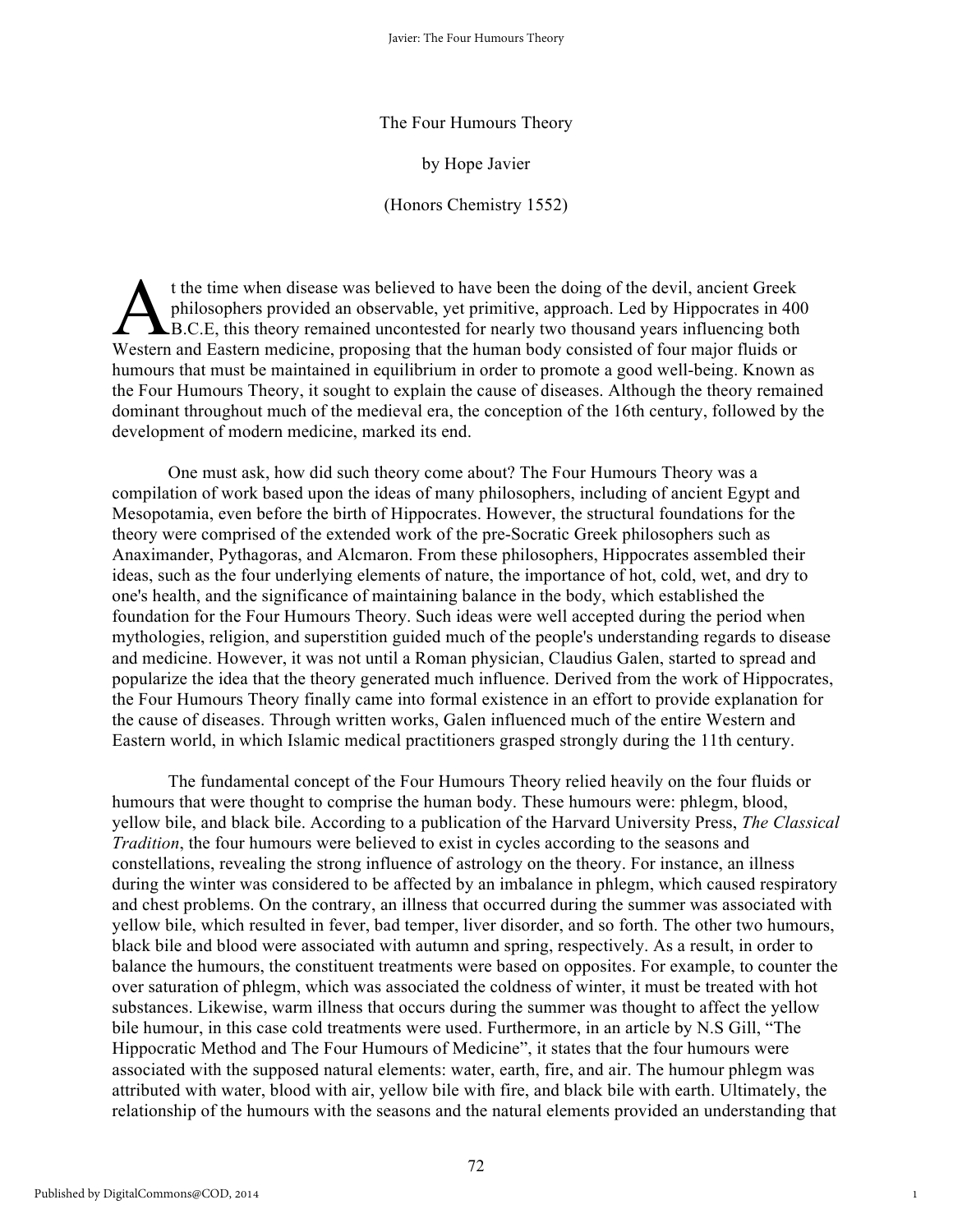imbalance within the body was the underlying cause of diseases.

Moreover, observation played a vital role in providing support for the Four Humours Theory. According to Chris Rohmann's, *A World of Ideas: A Dictionary of Important Theories, Concepts, Beliefs, and Thinkers*, the Four Humours Theory followed the idea that an individual's well-being was defined by their characteristic complexion or temperament, which correlated with the qualities of the four elements and their relationships with the four humours. For example, one who had too much phlegm, blood, yellow bile, and black bile, were identified to have the personality traits that were phlegmatic, sanguine, choleric, and melancholic, respectively. The physicians that followed the Four Humours Theory diagnosed their patients based on the personality observations. Furthermore, the physicians that followed the Four Humours Theory observed the patient's physical properties that correlate with the associated nature elements and seasons of the humour. For example, people that were hot to the sense of touch were believed to have imbalanced yellow bile, the humour that was associated with the summer season. Evidently, the Four Humours Theory included scientific premise of observation and was a major advancement compared to the preceding ideas that relied heavily on mere superstitions and mystical powers to explain the cause of diseases.

However, the treatments that were formulated based on the Hippocratic idea revealed the blunders of the Four Humours Theory. According to David C. Linberg's, *The Beginnings of Western Science*, bloodletting was a common treatment in maintaining the humours of the body. Linberg writes that prior to bloodletting, the physician would observe the patient for days. Although the Four Humours Theory established a scientific approach in diagnosis, the positive outcomes of the bloodletting treatment were mere the result of the placebo effect. For example, the hierarchy of society placed the physicians in a respected, higher degree. As a result, patients often believed that physicians had immense knowledge on the treatment, which in turn caused them to feel better, even though bloodletting was far from beneficial. The blunders of such treatment outweighed the benefits. For example, the 17th century king of England, Charles II, was treated with bloodletting in order to combat a seizure. Unsurprisingly, this implicated the king's death. In addition, losing blood reduces the oxygen level dramatically, causing severe complications. Unfortunately, many more treatments based on the Four Humours Theory were practiced without much great success, including forced puking, blood leeching, and even breathing in the odor of pig manure to treat nose bleed were, unsurprisingly, ineffective. Clearly, the Four Humours Theory formulated treatments that would otherwise be deemed absurd today.

Interestingly, the Four Humours Theory remained unchallenged in Europe for many centuries primarily due to the primitive established scientific knowledge, or lack thereof, during the years of its existence. Especially with the digression of human civilization following the bubonic plague, much of the understanding of human disease leaned toward spiritual and superstition venue, which made the Four Humours Theory highly attractive. According to the *Encyclopedia of Britannica*, it was not until a 16th century German-Swiss physician named Philippus von Hohenheim, commonly known as Paracelsus, introduced the foundation for modern medicine. Unlike Hippocrates, Paracelsus emphasized that diseases were caused by the body being harmed by outside forces and chemicals found in nature provided cures for the diseases. Furthermore, Paracelsus rejected the four humours of the body. Rather, Paracelsus believed that outside forces, not humours, were the culprit of diseases. The further rejection of the Four Humours Theory was accompanied by the advancements through the scientific revolution during the Renaissance. Ultimately, the changes in both the principles of the people as well as the development of modern science ended the long rule of the Four Humours Theory.

2